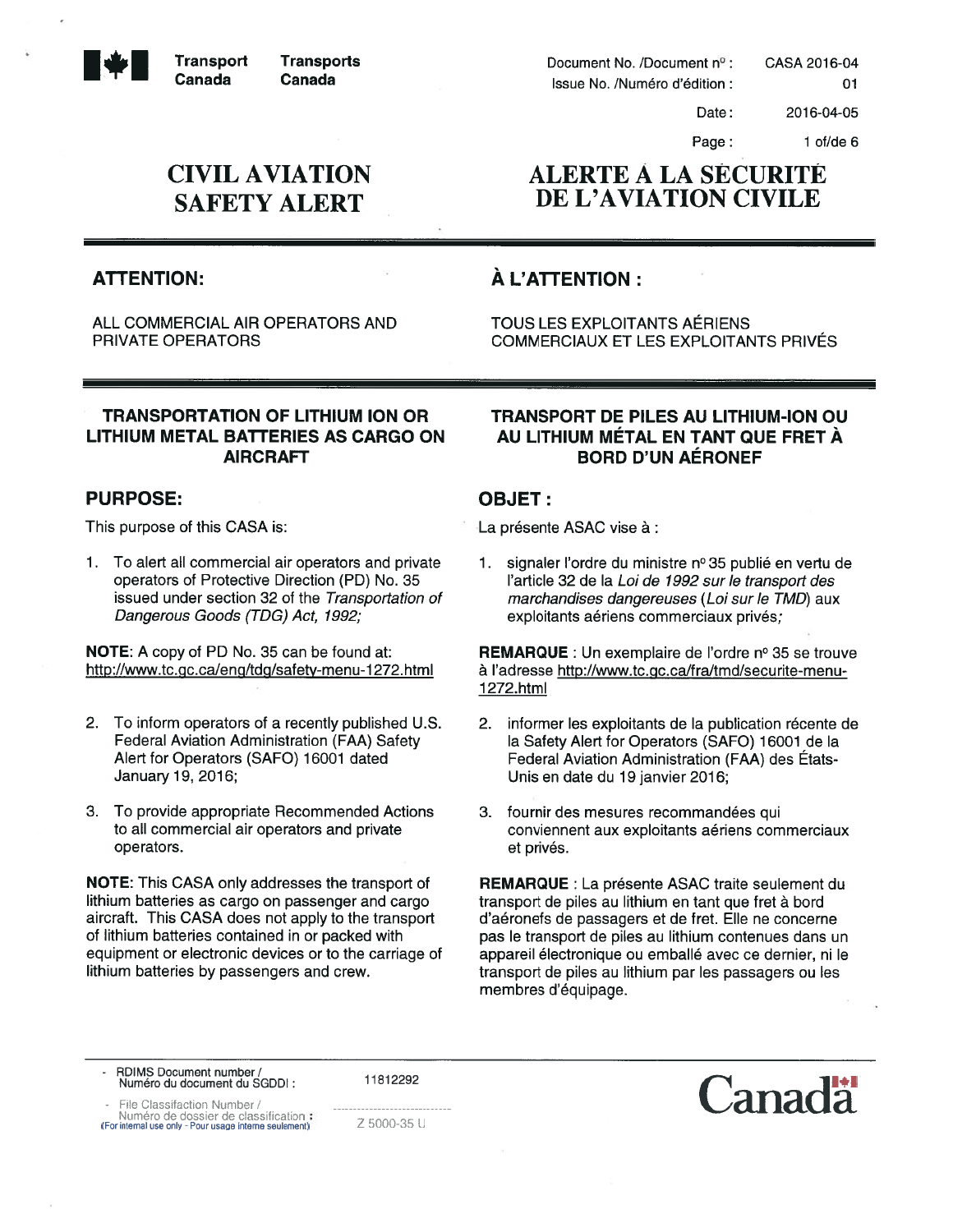#### BACKGROUND:

For the purpose of this CASA, lithium batteries include, lithium ion batteries and lithium metal batteries:

- Lithium Ion Batteries. (UN3480). These are rechargeable lithium batteries, similar to those found in cameras, cell phones, laptop computers, and radio-controlled toys. Lithium polymer batteries are types of lithium ion batteries.
- Lithium Metal Batteries. (UN3090). These are lithium batteries that cannot be recharged and are designed to be discarded once their initial charge is used up.

Transport Canada (TC) has published PD No. 35 to prohibit the transport by air of dangerous goods UN3480, LITHIUM ION BATTERIES as cargo on passenger aircraft as of April 1st, 2016.

NOTE: TC already prohibits the transport of lithium metal batteries (UN3090) as cargo on passenger aircraft.

In addition, PD No. <sup>35</sup> requires that if lithium ion (UN3480) and lithium metal (UN3090) batteries are offered for transport or transported as cargo on cargo aircraft, they must meet the provisions of Packing Instruction 965 or 968, as the case may be of the International Civil Aviation Organization (ICAO) Technical Instructions.

PD No. 35 will remain in effect until the TDG Regulations are modified to incorporate these changes or until the day it is cancelled in writing by the Minister of Transport.

NOTE: The term air carrier(s), as used in PD No. 35 applies to all commercial air operators and private operators.

NOTE: For the purposes of this CASA, any aircraft carrying passengers including <sup>a</sup> passenger/cargo combination (Combi) aircraft is considered to be <sup>a</sup> passenger carrying aircraft.

# CONTEXTE:

Aux fins de Ia présente ASAC, les piles au lithium comprennent Ies piles au lithium-ion et celles au lithium métal:

- Piles au lithium-ion. (UN3480). Il s'agit de piles au lithium rechargeables semblables a celles utilisées dans les cameras, les téléphones cellulaires, les ordinateurs portables et les jouets radiocommandés. Les piles au polymère de lithium sont des types de piles au lithium-ion.
- Piles au lithium métal. (UN3090). Il s'agit de piles au lithium non rechargeables conçues pour être jetées Iorsque leur charge initiale est épuisée.

Transports Canada (TC) a publié l'ordre nº 35 pour interdire le transport des marchandises dangereuses UN3480, PILES AU LITHIUM IONIQUE, en tant que fret a bord des aéronefs de passagers depuis le  $1<sup>er</sup>$  avril 2016.

REMARQUE : TC interdit déjà le transport de piles au lithium métal (UN3090) en tant que fret à bord d'aéronefs de passagers.

De plus, l'ordre nº 35 exige que si des piles au lithium-ion (UN3480) et au lithium métal (UN3090) font I'objet d'une demande de transport ou sont transportées en tant que fret a bord d'un aéronef de fret, elles doivent respecter les dispositions des instructions d'emballage 965 ou 968, selon le cas, des instructions techniques de I'Organisation de I'aviation civile internationale (OACI).

L'ordre <sup>n</sup>° 35 demeurera en vigueur jusqu'à Ia modification du Règlement sur le TMD pour y incorporer ces modifications ou jusqu'à son annulation par écrit par le ministre des Transports.

REMARQUE : le terme « transporteur aérien » tel qu'utilisé dans l'ordre nº 35 s'applique à tous les exploitants aériens commerciaux et les exploitants privés.

REMARQUE : Aux fins de Ia présente ASAC, tout aéronef transportant des passagers, y compris les aéronefs à aménagement mixte fret/passagers (combi), est un aéronef transportant des passagers.

RDIMS Document number/ Numéro du document du SGDDI:

11812292 .....................

- File Classifaction Number I Numéro de dossier de classification:

(For internal use only - Pour usage interne seul-

Z 5000-35

Page 2 of/de 6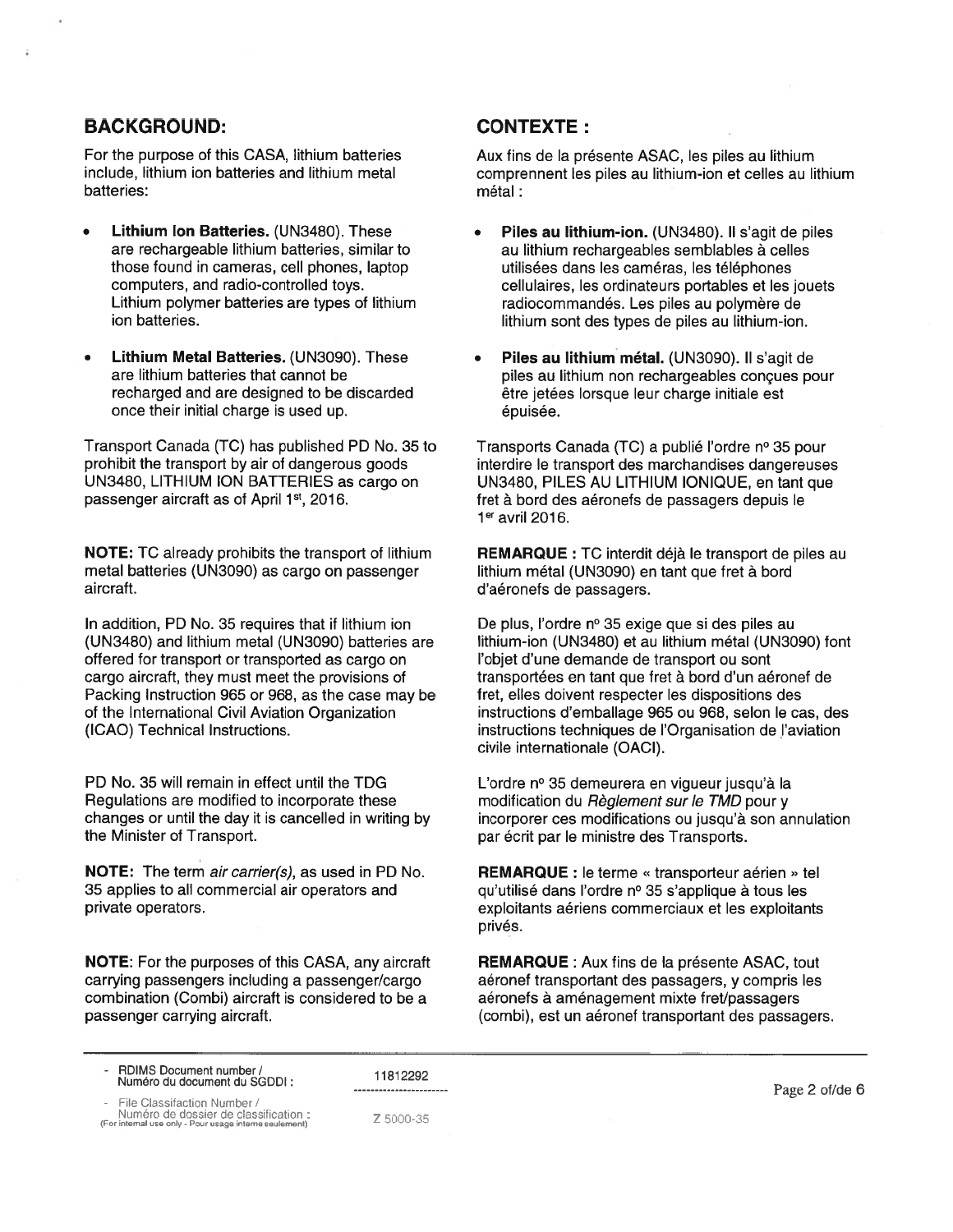In January 2015, Transport Canada Transportation of Dangerous Goods Directorate updated its website with information relating to the transportation of lithium batteries (http://www.tc.gc.ca/eng/tdg/lithium-batteries-are dangerous-goods-1162.html).

On January 19<sup>th</sup>, 2016, the Federal Aviation Administration (FAA) published Safety Alert for Operators (SAFO) 16001 to alert US operators on the risks of fire or explosion when transporting lithium ion or lithium metal batteries on passenger and cargo aircraft.

FAA SAFO 16001, Risks of Fire or Explosion when Transporting Lithium Ion or Lithium Metal Batteries as Cargo on Passenger and Cargo **Aircraft** https://www.faa.gov/other\_visit/aviation\_industr v/airline\_operators/airline\_safety/safo/all\_safos /media/2016/SAFO16001.pdf

The Recommended Action of the SAFO is stated as follows:

"Before air operators engage in the transport of lithium ion or lithium metal batteries on cargo aircraft, be aware that ICAO and major airframe manufacturers (Boeing and Airbus) have recommended that operators perform safety risk assessments in order to establish whether, or how, they can manage the risk associated with the transport of these batteries. The FAA strongly supports these recommendations. The FAA encourages those operators who have previously performed <sup>a</sup> risk assessment to re-evaluate their assessment in light of the further evidence gained through the recent testing of lithium batteries. Operators that have implemented <sup>a</sup> formal Safety Management System (SMS) should accomplish <sup>a</sup> Safety Risk Assessment (SRA), in accordance with the Safety Risk Management process in its SMS."

In addition to the SAFO, aircraft manufacturers Airbus and Boeing, the European Aviation Safety Agency (EASA), and ICAO, have also recently published material on the risks associated with the transport of lithium batteries. These references include the following:

• RDIMS Document number/ Numéro du document du SGDDI:

File Classifaction Number /

Numéro de dossier de classification (For internal use only Pour usage interne seulement)

11812292 --------------------

Z 5000-35

En Janvier 2015, la Direction générale du transport des marchandises dangereuses de Transports Canada mis a jour son site Web avec des informations relatives au transport des batteries au lithium (http://www.tc.gc.ca/fra/tmd/les-piles-au-lithium-sontdes-marchandises-dangereuses-1162.html).

Le 19 janvier 2016, Ia Federal Aviation Administration (FAA) <sup>a</sup> publié Ia Safety Alert for Operators (SAFO) 16001 pour avertir les exploitants américains des risques d'incendie ou d'explosion durant le transport de piles au lithium-ion et au lithium métal à bord d'aéronefs de passagers et de fret.

FAA SAFO 16001, Risks of Fire or Explosion when Transporting Lithium Ion or Lithium Metal Batteries as Cargo on Passenger and Cargo Aircraft (risques d'incendie ou d'explosion durant le transport de piles au lithium-ion ou au lithium metal en tant que fret a bord d'aéronefs de passagers et de fret) https://www.faa.gov/other\_visit/aviation\_industry/ai rline operators/airline safety/safo/all\_safos/media/ 201 6/SAFO1 6001 .pdf

La mesure recommandée de Ia SAFO est indiquée ci-dessous: [Traduction]

<sup>~</sup> Avant que les exploitants aériens commencent a transporter des piles au lithium-ion ou au lithium metal à bord d'avions de fret, il est à noter que l'OACI et d'importants constructeurs de cellule (Boeing et Airbus) ont recommandé que les exploitants effectuent des évaluations des risques pour la sécurité afin d'établir <sup>s</sup>'ils peuvent gérer le risque découlant du transport de ces piles. La FAA appule fortement ces recommandations. La FAA encourage les exploitants qui ont déjà effectué une évaluation des risques à réexaminer cette évaluation en tenant compte des nouveaux éléments de preuve recueillis durant les essais récents des piles au lithium. Les exploitants qui ont mis en œuvre un système de gestion de la sécurité (SGS) officiel devraient effectuer une évaluation des risques pour Ia sécurité conformément au processus de gestion des risques pour la sécurité de leur SGS. »

En plus de Ia SAFO, les constructeurs d'aéronef Airbus et Boeing, l'Agence européenne de Ia sécurité aérienne (AESA) et l'OACI ont aussi récemment publié des documents sur les risques liés au transport de piles au lithium, notamment:

Page 3 of/de 6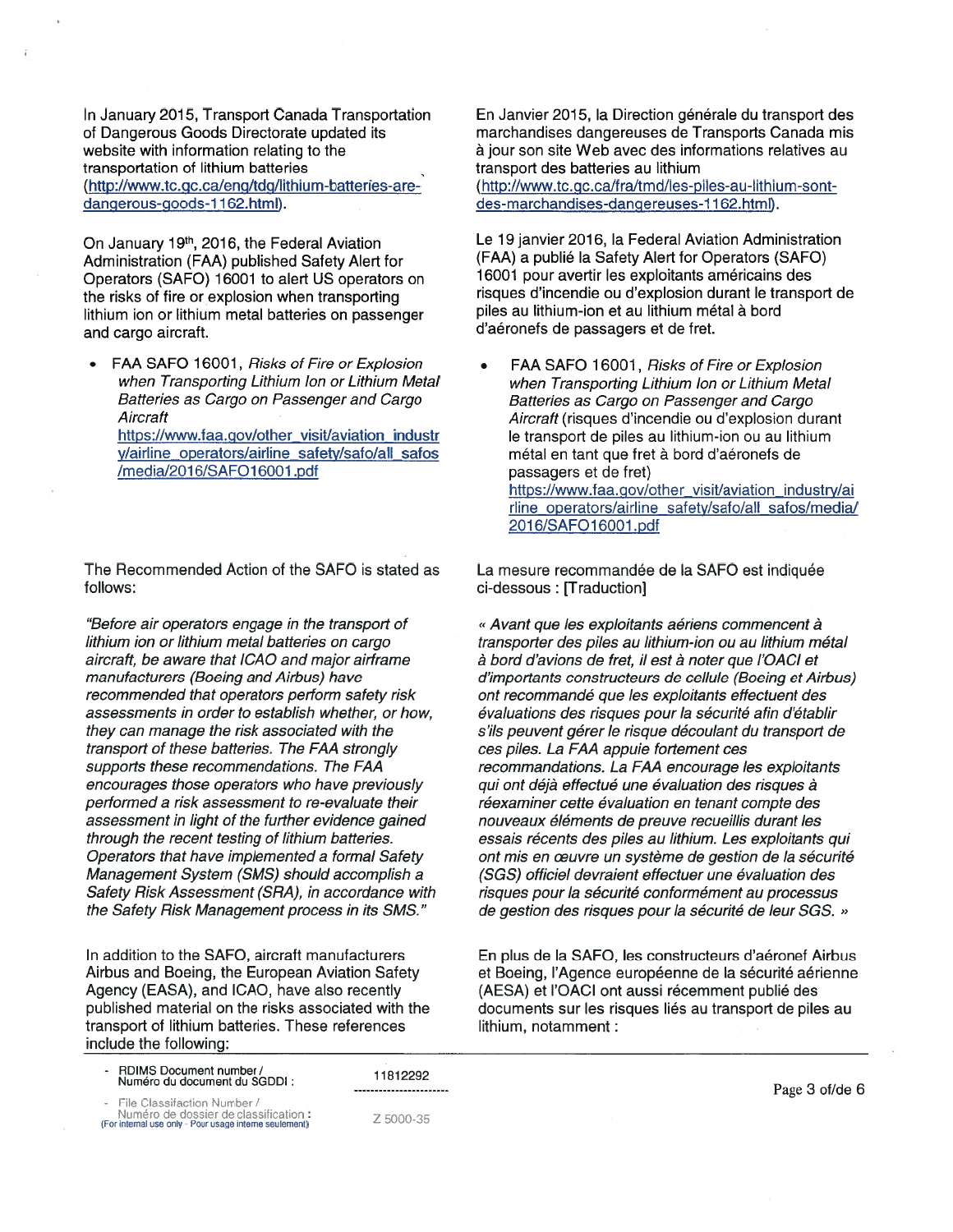- Airbus operators can reference Airbus In-Service Information publication, ISI 00.00.00182, dated July 24, 2015;
- Boeing operators can reference Boeing Multi Operator message, MOM-MOM-15-0469-01B, dated July 17, 2015;
- EASA Safety Information Bulletin Operations - SIB No.: 2015-19; 05 October 2015; Transport of Lithium Batteries as Cargo by Air.
- ICAO Electronic Bulletin, EB 201 5/48; AN 11/2.1; 15 September 2015.

In consideration of all data and information currently available on carriage by air of lithium batteries, TC has determined additional risk mitigation measures, in addition to those required by PD No. 35, are necessary for the safe transport of lithium ion batteries (UN3480) or lithium metal batteries (UN3090) aboard cargo aircraft.

### RECOMMENDED ACTIONS:

TC recommends that in addition to the requirements of PD No.35, operators develop risk mitigation measures before transporting lithium batteries as cargo on cargo aircraft.

Operators should perform <sup>a</sup> Safety Risk Assessment (SRA) in consideration of the information provided by this CASA. This SRA should be in accordance with the Safety Risk Management process of the operator's SMS (for those operators having an SMS in place.)

TC encourages those operators who have previously performed <sup>a</sup> risk assessment to re evaluate their assessment in consideration of the information provided within this CASA.

When considering risk mitigation measures, TC recommends that operators who wish to transport lithium batteries as cargo on cargo aircraft, review and consider the following:

- les exploitants d'aéronefs d'Airbus peuvent consulter la publication « In-Service Service Information » d'Airbus, ISI 00.00.00182, en date du 24 juillet 2015;
- les exploitants d'aéronefs de Boeing peuvent consulter le « Multi Operator message » de Boeing, MOM-MOM-15-0469-01B, en date du 17 juillet 2015;
- Bulletin d'information sur Ia sécurité de I'AESA Opérations – SIB  $n^{\circ}$ : 2015-19; 5 octobre 2015; Transport aérien de batteries au lithium en tant que fret.
- Bulletin électronique de l'OACI, EB 2015/48; AN 11/2.1; 15 septembre 2015.

Compte tenu de toutes les données et informations actuellement disponibles sur le transport aérien des batteries au lithium, TC <sup>a</sup> déterminé que des mesures d'atténuation des risques supplémentaires, en plus de celles exigées dans l'ordre <sup>n</sup>° 35, sont nécessaires pour le transport sécuritaire de piles au lithium-ion (UN3480) ou au lithium metal (UN3090) a bord d'aéronefs de fret.

# **MESURES RECOMMANDÉES:**

TC recommande qu'en plus de respecter les exigences de l'ordre <sup>n</sup>° 35, les exploitants mettent au point des mesures d'atténuation des risques avant de transporter des piles au lithium en tant que fret à bord d'aéronefs de fret.

Les exploitants devraient effectuer une évaluation des risques pour Ia sécurité en tenant compte des renseignements fournis dans Ia présente ASAC. Cette evaluation devrait être conforme au processus de gestion des risques pour Ia sécurité du SGS de l'exploitant (dans le cas des exploitants ayant établi un SGS).

TC encourage les exploitants qui ont déjà effectué une évaluation des risques à réexaminer leur évaluation en tenant compte des renseignements de Ia présente ASAC.

Lorsque des mesures d'atténuation des risques sont envisagées, TC recommande que les exploitants voulant transporter des piles au lithium en tant que fret a bord d'aéronefs de fret examinent les éléments suivants et en prennent compte:

- RDIMS Document number/ Numéro du document du SGDDI:

11812292 -----------------------

File Classifaction Number /

Numéro de dossier de classification: (For internal use only - Pour usage inteme seulement)

Z 5000-35

Page 4 of/de 6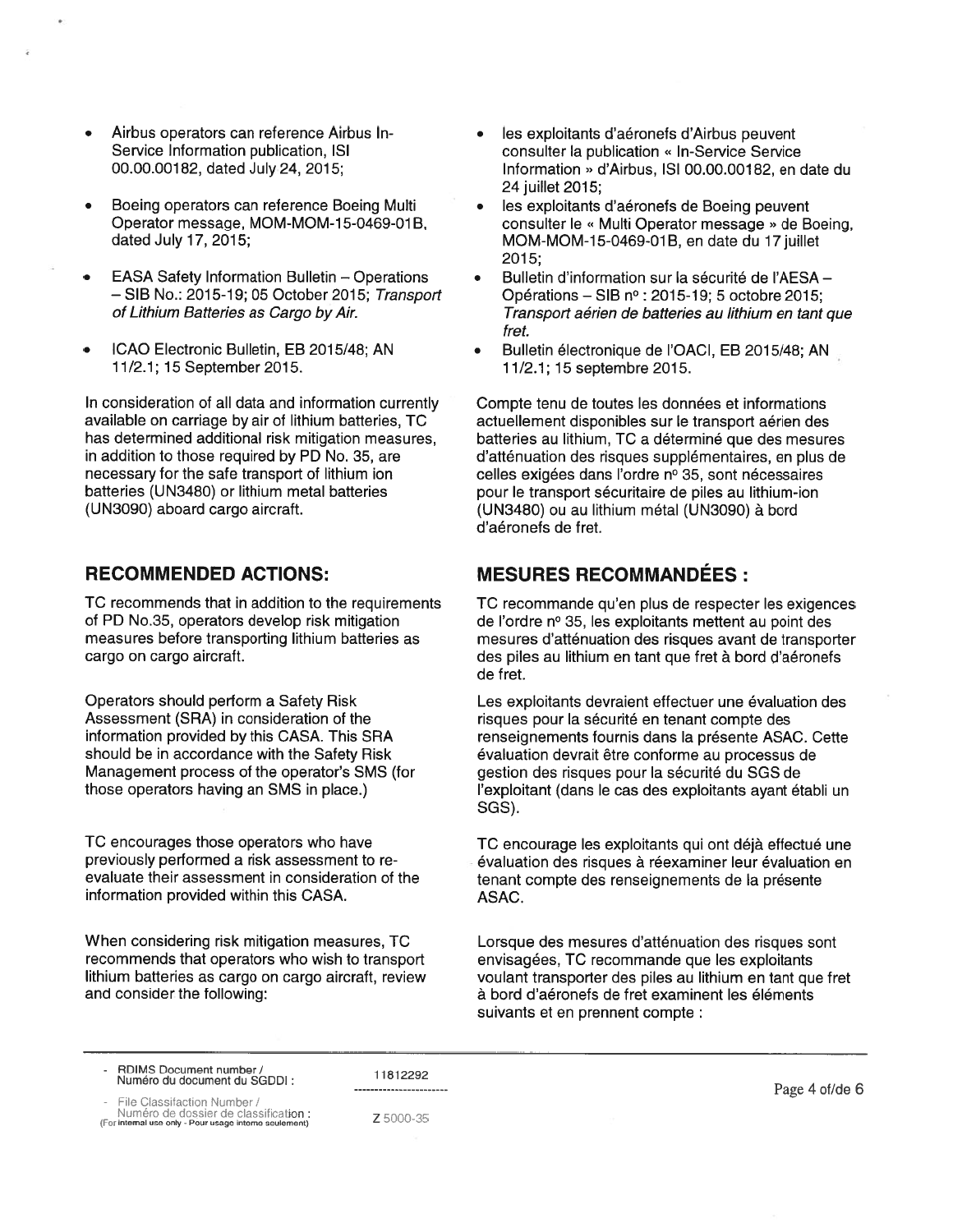- The packaging and shipping requirements for dangerous goods per TDG Regulations;
- The density of packages of lithium batteries and cells;
- The training of personnel who handle and transport lithium batteries, including information on the dangers associated with any lithium battery; the proper labeling; the proper loading; the proper rejection criteria for damaged shipments; and emergency response procedures in the event of <sup>a</sup> heat/smoke/fire event involving lithium batteries;
- The types, quantities and the frequency of transport of lithium batteries (including state of charge of the battery, if known);
- Evaluation of the fire protection features of each model of aircraft they operate;
- The operator's specific lithium battery acceptance requirements for packaging, state of charge, and any other limitations placed upon the shipper;
- The history of the shipper's compliance with TDG Regulations;
- The means of loading and limitations on lithium battery shipments within the cargo compartment of cargo aircraft;
- The containment characteristics of Unit Load Devices (ULD);
- The specific hazards and safety risks associated with each lithium battery and cell type to be carried alone or in combination;
- The chemical composition of the lithium batteries and cells;
- Location of lithium batteries in the cargo compartment, including:
	- <sup>o</sup> Proximity to other lithium batteries, and
	- <sup>o</sup> Proximity to other dangerous goods
- Notification procedures for the flight crew:
	- <sup>o</sup> Location of the lithium batteries in the cargo compartment;
	- <sup>o</sup> Accessibility of the lithium batteries to the crew;
	- <sup>o</sup> Quantity of items being shipped;
- The capability of the crew to fight an in-flight lithium battery fire.
- les exigences d'emballage et d'expédition relatives aux marchandises dangereuses conformément au Règlement sur le TMD;
- la densité des emballages de piles ou de batteries au lithium;
- Ia formation du personnel qui manipule et transporte les piles au lithium, y compris les renseignements sur les dangers relatifs aux piles au lithium, l'étiquetage approprié, le chargement convenable, les bons critères de rejet pour Ia marchandise endommagée, et les procedures d'intervention d'urgence en cas d'événement de chaleur/fumée/incendie lié aux piles au lithium;
- les types de pile au lithium, leur quantité et la fréquence de leur transport (y compris l'état de Ia charge de Ia pile, <sup>s</sup>'il est connu);
- l'évaluation des dispositifs de protection contre les incendies de chaque modèle d'aéronef exploité;
- les exigences d'approbation des piles au lithium propres a l'exploitant pour l'emballage, l'état de Ia charge et toute autre limitation visant l'expéditeur;
- les antécédents de conformité avec le Règlement sur le TMD de l'expéditeur;
- les moyens de chargement des piles au lithium dans Ia soute d'un aéronef de fret et les limites connexes;
- les caractéristiques de confinement des unités de chargement (ULD);
- les dangers et les risques précis pour la sécurité liés à chaque type de pile et batterie au lithium devant être transporté seul ou en combinaison;
- la composition chimique des piles et des batteries au lithium;
- l'emplacement des piles au lithium dans la soute, notamment:
	- <sup>o</sup> Ia proximité aux autres piles au lithium,
	- <sup>o</sup> Ia proximité a d'autres marchandises dangereuses;
- les procédures de notification pour l'équipage de conduite:
	- <sup>o</sup> I'emplacement des piles au lithium dans Ia soute,
	- <sup>o</sup> I'accessibilité des piles au lithium pour I'équipage,
	- <sup>o</sup> Ia quantité d'articles expédiés;
- Ia capacité de I'équipage de lutter contre un incendie provoqué par des piles au lithium en vol.

RDIMS Document number / Numéro du document du SGDDI:

11812292

ile Classifaction Number /

Numéro de dossier de classification<br>(For internal use only - Pour usage interne seulement)

Z 5000-35

Page 5 of/de 6